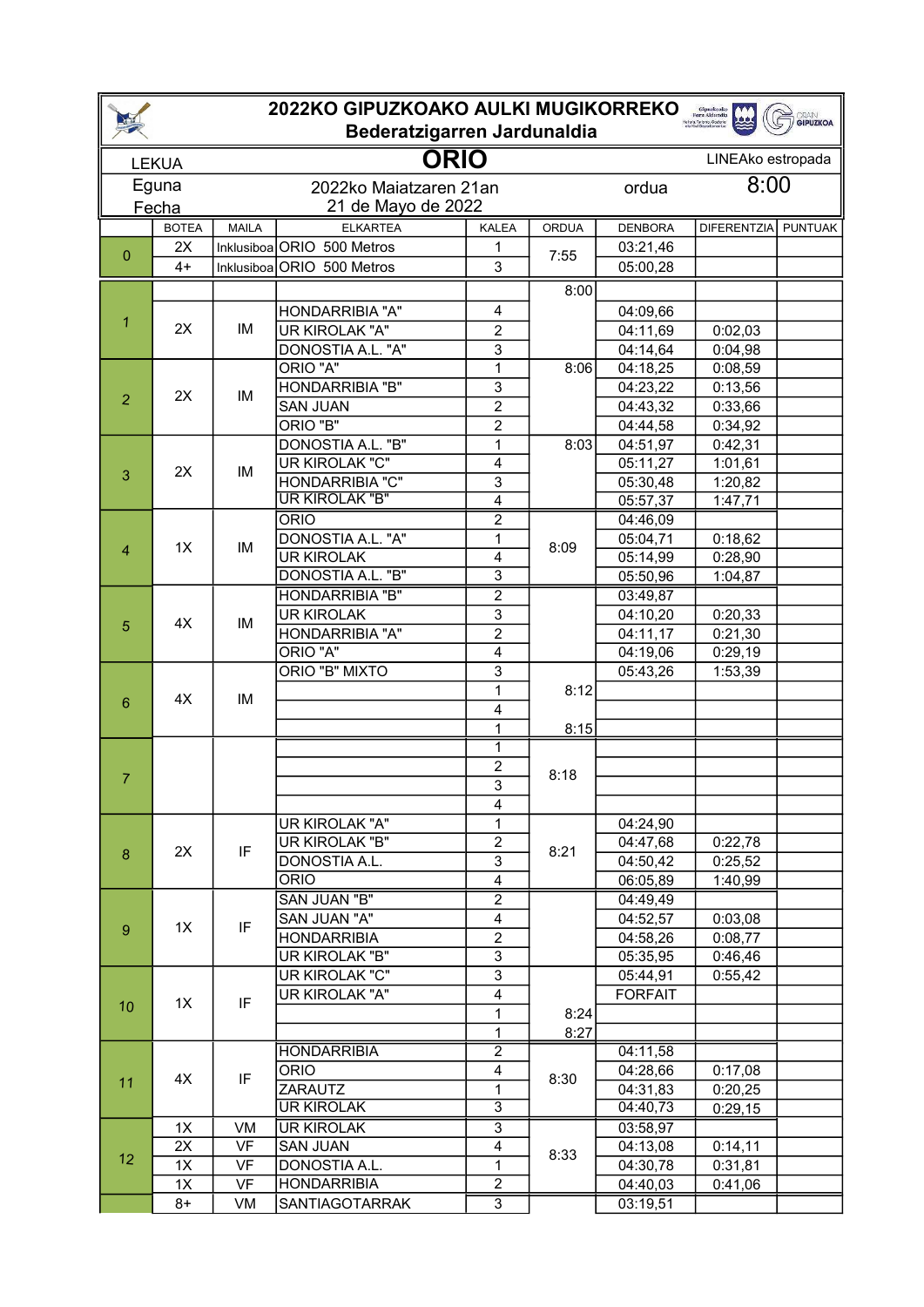|    | $8+$           | IM         | <b>UR KIROLAK</b>                       | $\overline{2}$                   |      | 03:45,01       | 0:25,50 |  |
|----|----------------|------------|-----------------------------------------|----------------------------------|------|----------------|---------|--|
| 13 | $8+$           | IF         | <b>ORIO</b>                             | $\mathbf{1}$                     | 8:36 | 03:59,12       | 0:39,61 |  |
|    | $4+$           | Inklu.     | <b>ORIO</b>                             | $\overline{\mathbf{4}}$          |      | 05:52,54       | 2:33,03 |  |
|    | $2 -$          | <b>CM</b>  | DONOSTIA A.L.                           | 1                                |      | 05:41,95       |         |  |
|    |                |            | <b>ORIO</b>                             | 3                                |      | 05:01,19       |         |  |
| 14 | 4X             | JM         | SANTIAGOTARRAK "A"                      | $\overline{2}$                   | 8:50 | 05:15,22       | 0:14,03 |  |
|    |                |            | SANTIAGOTARRAK "B"                      | $\overline{4}$                   |      | 05:25,20       | 0:24,01 |  |
|    |                |            | ORIO "A"                                | $\overline{3}$                   |      | 05:34,12       |         |  |
|    | 2X             |            | SANTIAGOTARRAK "A"                      | $\overline{4}$                   | 8:54 | 05:46,92       | 0:12,80 |  |
| 15 |                | CM         | SANTIAGOTARRAK "B"                      | $\mathbf 1$                      |      | 05:50,12       | 0:16,00 |  |
|    |                |            |                                         | $\overline{2}$                   |      |                |         |  |
|    | $4 - 14 +$     | <b>CM</b>  | HONDARRIBIA 4-                          | $\overline{3}$                   | 8:58 | 05:24,47       |         |  |
| 16 |                |            | UR KIROLAK 4+                           | 1                                |      | 05:39,81       |         |  |
|    |                |            | DONOSTIA A.L. 4+                        | $\overline{2}$                   |      | 06:42,77       | 1:02,96 |  |
|    |                |            |                                         | 4                                |      |                |         |  |
|    |                |            | <b>ORIO</b>                             | $\overline{3}$                   |      | 05:42,30       |         |  |
|    | 1X             | ABM        | SANTIAGOTARRAK "B"                      | 4                                | 9:02 | 05:47,53       | 0:05,23 |  |
| 17 |                |            | SANTIAGOTARRAK "A"                      | 1                                |      | 05:53,34       | 0:11,04 |  |
|    |                |            | <b>UR KIROLAK</b>                       | $\overline{2}$                   |      | 06:01,55       | 0:19,25 |  |
|    |                |            | <b>UR KIROLAK ABF</b>                   | $\overline{1}$                   |      | 05:37,07       |         |  |
|    |                |            | <b>SAN JUAN</b>                         | 3                                |      | 05:45,60       | 0:08,53 |  |
| 18 | 4X             | JF         | <b>HONDARRIBIA</b>                      | $\overline{2}$                   | 9:06 | 05:50,11       | 0:13,04 |  |
|    |                |            | DONOSTIA A.L.                           | $\overline{\mathbf{4}}$          |      |                |         |  |
|    |                |            |                                         |                                  |      | 05:55,24       | 0:18,17 |  |
|    |                | <b>CF</b>  | <b>UR KIROLAK</b><br>SANTIAGOTARRAK "A" | $\overline{3}$<br>$\overline{2}$ |      | 06:09,15       |         |  |
| 19 | 2X             |            |                                         | $\overline{2}$                   |      | 06:18,27       | 0:09,12 |  |
|    |                |            | SAN JUAN "B"                            |                                  |      | 06:24,77       | 0:15,62 |  |
|    |                |            | DONOSTIA A.L.                           | $\overline{\mathbf{4}}$          |      | 06:25,02       | 0:15,87 |  |
|    | 2X             | <b>CF</b>  | SAN JUAN "A"                            | 4                                | 9:14 | 06:26,96       | 0:17,81 |  |
| 20 |                |            | <b>ORIO</b>                             | $\mathbf 1$                      |      | 06:35,41       | 0:26,26 |  |
|    |                |            | SANTIAGOTARRAK "B"                      | $\overline{3}$                   |      | 06:43,23       | 0:34,08 |  |
|    |                |            | <b>HONDARRIBIA</b>                      | 1                                | 9:10 | 06:48,87       | 0:39,72 |  |
|    | 2X             | <b>CF</b>  | <b>ZARAUTZ</b>                          | $\overline{4}$                   | 9:18 | 07:47,62       | 1:38,47 |  |
| 21 |                | JF         | <b>ORIO</b>                             | $\overline{3}$                   |      | 07:29,23       |         |  |
|    | 1X             |            | <b>HONDARRIBIA</b>                      | $\overline{2}$                   |      | <b>FORFAIT</b> |         |  |
|    |                |            |                                         |                                  |      |                |         |  |
|    | $2 -$          | JM         | HONDARRIBIA "B"                         | 3                                | 9:22 | 05:49,05       |         |  |
| 22 |                |            | HONDARRIBIA "A"                         | 1                                |      | 05:54,89       | 0:05,84 |  |
|    |                |            | <b>UR KIROLAK</b>                       | $\overline{2}$                   |      | 06:59,16       | 1:10,11 |  |
|    | 2X             |            | <b>ORIO</b>                             | 4                                |      | 05:50,63       |         |  |
|    | 2X             | JM         | <b>UR KIROLAK</b>                       | $\overline{\mathbf{4}}$          |      | 06:24,81       | 0:34,18 |  |
| 23 |                |            | <b>SANTIAGOTARRAK</b>                   | $\overline{2}$                   | 9:26 | 06:36,47       | 0:45,84 |  |
|    |                |            | HONDARRIBIA "A"                         | 3                                |      | 07:01,10       | 1:10,47 |  |
|    |                |            | HONDARRIBIA "B"                         | 1                                |      | 07:04,59       | 1:13,96 |  |
|    | 1X             | <b>ABF</b> | SANTIAGOTARRAK "B"                      | $\overline{2}$                   | 9:30 | 07:08,38       |         |  |
|    |                | ABF        | SANTIAGOTARRAK "A"                      | 1                                |      | 07:36,93       | 0:28,55 |  |
| 24 |                |            |                                         | 3                                |      |                |         |  |
|    |                |            |                                         | 4                                |      |                |         |  |
|    | 1X             | <b>CM</b>  | HONDARRIBIA "A"                         | $\overline{3}$                   | 9:34 | 06:20,64       |         |  |
|    |                |            | SANTIAGOTARRAK                          | 4                                |      | 06:21,85       | 0:01,21 |  |
| 25 |                |            | <b>UR KIROLAK</b>                       | $\overline{2}$                   |      | 06:48,19       | 0:27,55 |  |
|    |                |            | HONDARRIBIA "B"                         | 1                                |      | <b>FORFAIT</b> |         |  |
| 26 | $4-$           | ABM        | <b>DONOSTIA A.L.</b>                    | $\overline{3}$                   |      | 05:00,22       |         |  |
|    |                |            | UR KIROLAK "B"                          | 1                                | 9:38 | 05:33,03       | 0:32,81 |  |
|    |                |            |                                         | $\overline{2}$                   |      |                |         |  |
|    |                |            |                                         | 4                                |      |                |         |  |
|    | $\overline{2}$ | JF         | <b>UR KIROLAK</b>                       | $\overline{3}$                   |      | 06:16,15       |         |  |
|    | 4-             | <b>CF</b>  | <b>HONDARRIBIA</b>                      | 1                                |      | 06:18,60       |         |  |
| 27 | 2x             | JF         | HONDARRIBIA "C"                         | $\overline{4}$                   | 9:42 | 06:46,89       |         |  |
|    |                |            |                                         |                                  |      |                |         |  |